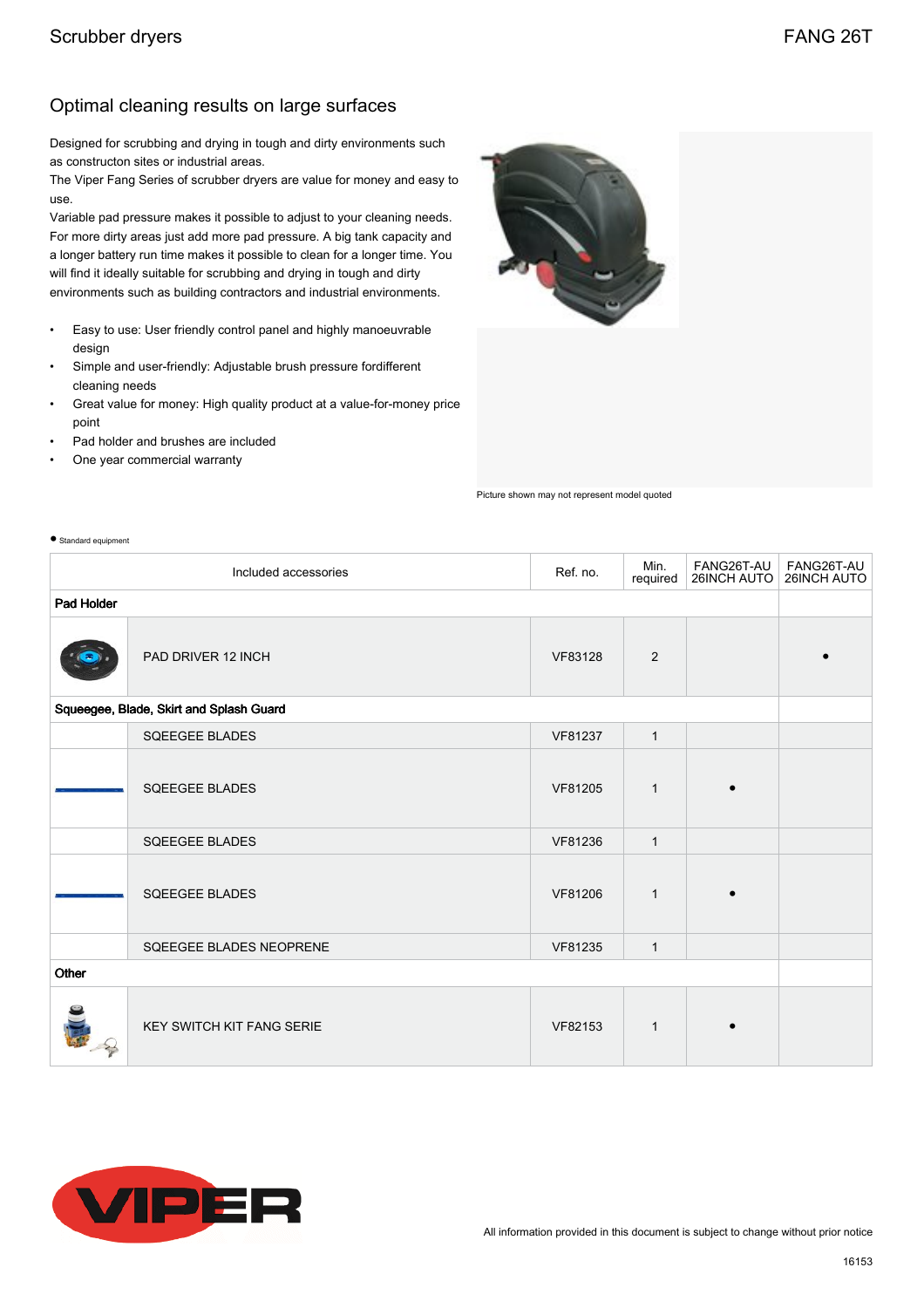## Optimal cleaning results on large surfaces

| Model                                 | FANG26T-AU<br>26INCH AUTO | FANG26T-AU<br><b>26INCH AUTO</b> |
|---------------------------------------|---------------------------|----------------------------------|
| Ref. no.                              | 50000326                  | 50000326PA                       |
| PRODUCT FEATURES                      |                           |                                  |
| Adjustable brush pressure             |                           | $\bullet$                        |
| Adjustable handle                     |                           |                                  |
| Forward & backward pedel              |                           |                                  |
| Variable speed control                |                           |                                  |
| Technical specifications              | FANG26T-AU<br>26INCH AUTO | FANG26T-AU<br>26INCH AUTO        |
| Vacuum motor type                     | 3-stage                   | 3-stage                          |
| Drive system                          | transaxle                 | transaxle                        |
| Voltage (V)                           | 24                        | 24                               |
| IP protection class                   | IPX4                      | IPX4                             |
| Brush motor (W)                       | 560x2                     | 560x2                            |
| Vacuum motor power (W)                | 560                       | 560                              |
| Vacuum (mbar/kPa)                     | 170/17                    | 170/17                           |
| Sound power level (dB(A) IEC 704)     | 68                        | 68                               |
| Productivity rate (m <sup>2</sup> /h) | 2600                      | 2600                             |
| Cleaning path/width (mm)              | 66                        | 66                               |
| Solution/recovery tank (L)            | 66/75                     | 66/75                            |
| Squeegee width (mm)                   | 810                       | 810                              |
| Brush speed/pressure (rpm/kg)         | 200/91                    | 200/68                           |
| Length x width x height (cm)          | 141x66x100                | 141x66x100                       |
| Weight (kg)                           | 130                       | 130                              |
| Operating weight (kg)                 | 266                       | 266                              |

 $\bullet$  Standard equipment,  $\circ$  Supplementary accessories,  $\Box$  Mountable equipment

| Accessories                             |                                  | Ref. no. | Min.<br>required | FANG26T-AU<br>26INCH AUTO | FANG26T-AU<br>26INCH AUTO |
|-----------------------------------------|----------------------------------|----------|------------------|---------------------------|---------------------------|
| Pad Holder                              |                                  |          |                  |                           |                           |
| $\left( \frac{\pi}{2} \right)$          | PAD DRIVER 12 INCH               | VF83128  | 2                |                           |                           |
| Other                                   |                                  |          |                  |                           |                           |
| $\frac{1}{2}$                           | <b>KEY SWITCH KIT FANG SERIE</b> | VF82153  | $\mathbf{1}$     |                           |                           |
| Squeegee, Blade, Skirt and Splash Guard |                                  |          |                  |                           |                           |
|                                         | <b>SQEEGEE BLADES</b>            | VF81237  | $\mathbf{1}$     |                           |                           |



All information provided in this document is subject to change without prior notice